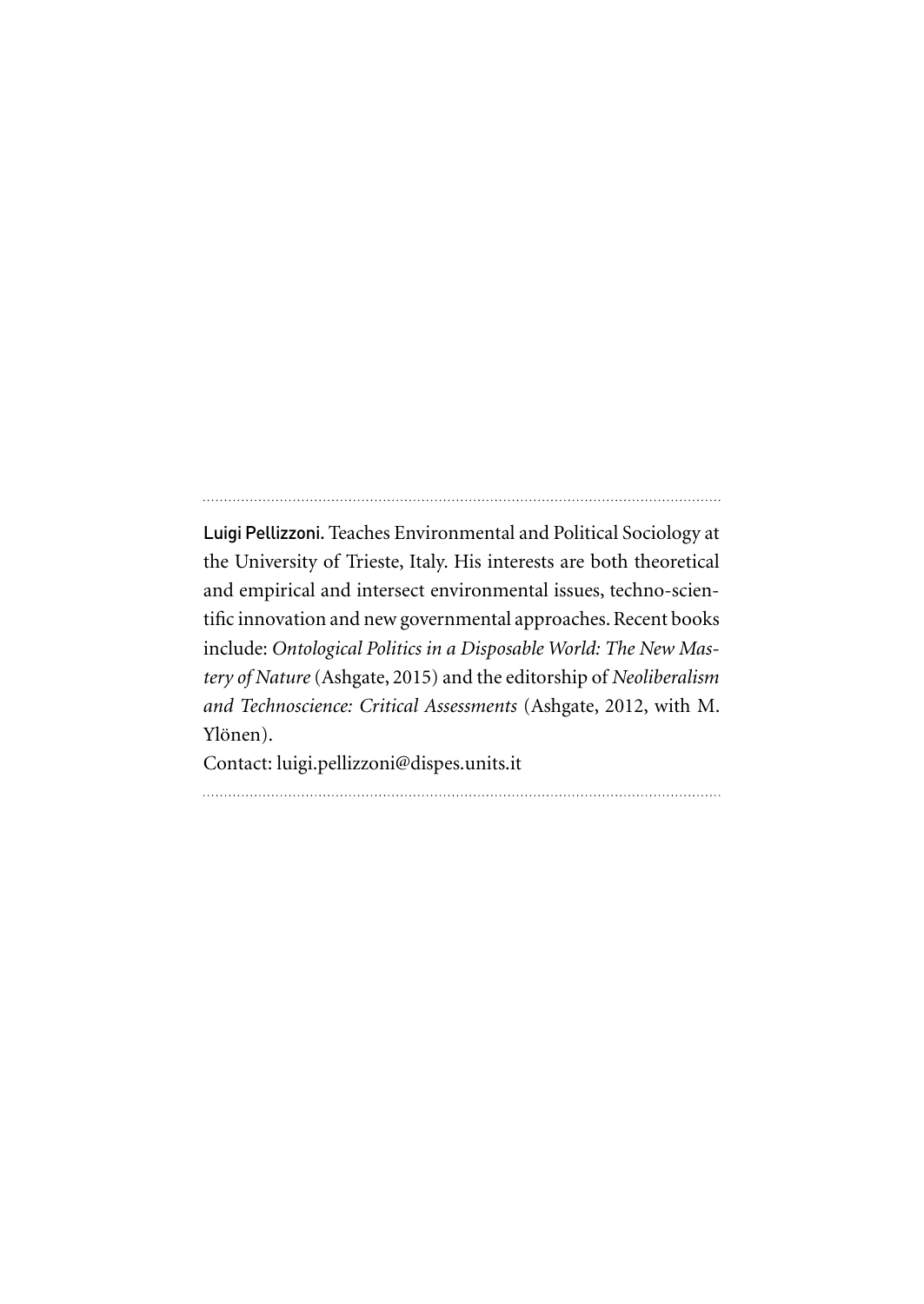# **NEW MATERIALISM AND RUNAWAY CAPITALISM: A CRITICAL ASSESSMENT**

## Luigi Pellizzoni

Università degli Studi di Trieste

DOI: 1017450/170104

Reception date 30<sup>th</sup> Genuary 2017; acceptance date 2<sup>nd</sup> March 2017. This article is the result of research activities held at the Dipartimento di Scienze Politiche e sociali, Università degli Studi di Trieste.

## **Abstract**

The "return to materiality" is a burgeoning phenomenon in philosophy, the social sciences and the humanities. New materialists make a case against cultural constructionism and for a nondualist account of the world as comprised of fluid, ever-changing entities. This would allegedly offer grounds for an embodied, post-humanist emancipatory politics. The article problematizes such claim. By relying on techno-scientific accounts of materiality, new materialism embroils with the analytics of truth, neglecting how nondualist ontologies underpin today intensifying forms of domination over humans and nonhumans. A "critical" humanism is needed, which refrains from ambivalent post-humanist narratives without reverting to dualist thinking. To this purpose Heidegger offers valuable insights.

# **Keywords**

New materialism, ontological turn, neoliberalism, post-humanism, Heidegger.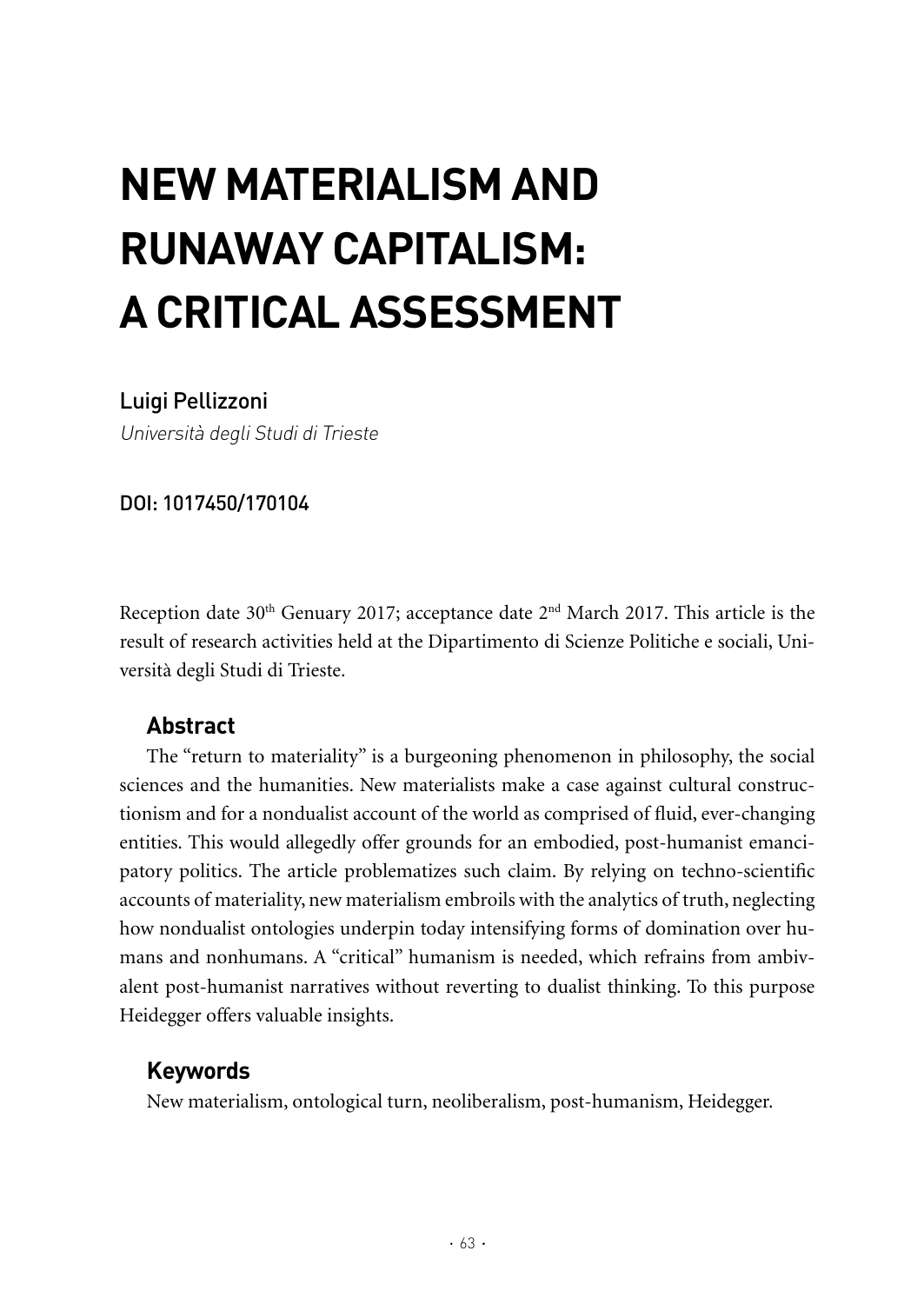#### **Resumen**

El "regreso a la materialidad" es un fenómeno floreciente en la filosofía, las ciencias sociales y las humanidades. Los nuevos materialistas desarrollan argumentos en contra del construccionismo cultural y a favor de un relato no dualista del mundo, compuesto de entidades fluidas y en constante cambio. Esto presuntamente ofrecería fundamentos para una política emancipatoria de carácter post-humanista. El artículo problematiza tal afirmación. Al confiar en los relatos tecnocientíficos de la materialidad, el nuevo materialismo se ha embrollado con la analítica de la verdad, descuidando cómo las ontologías no dualistas sustentan hoy formas intensificadoras de dominación sobre los humanos y los no humanos. Se necesita un humanismo "crítico", que se abstenga de las narrativas ambivalentes post-humanistas sin volver al pensamiento dualista. Con este propósito, Heidegger ofrece ideas valiosas.

### **Palabras clave**

Nuevo materialismo, giro ontológico, neoliberalismo, post-humanismo, Heidegger.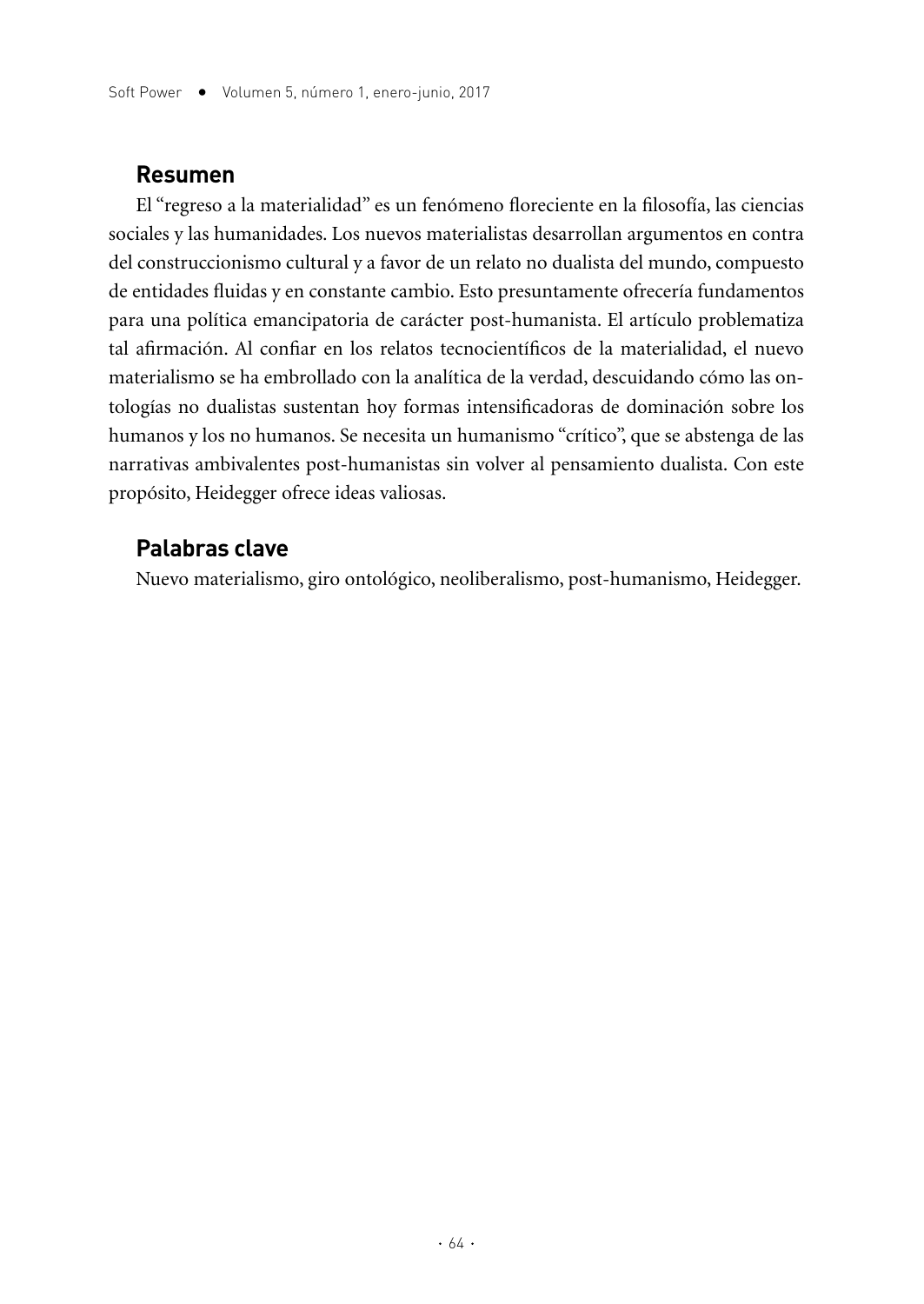#### **Introduction**

The "return to materiality" represents a burgeoning phenomenon in philosophy, political theory, science and technology studies (STS), the social sciences and the humanities. The wave begins to rise in the 1990s, taking growing momentum in subsequent years with a variety of labels: ontological turn, continental materialism and realism, new mate $r$ ialism(s), and others. $^1$  Such labels designate fields and perspectives not completely overlapping. However, for simplicity and since I will focus on shared traits of this intellectual movement, in the following I will use "new materialism" as an encompassing expression.

From a perspective of history of ideas new materialism can be regarded as a reaction to the post-modernist "excessive power granted to language to determine what is real".<sup>2</sup> However, the material turn needs to be contextualized, looking at the historical juncture in which it takes place, heavily marked by post-Fordist capitalism and neoliberal rule. Only in this way – that is, taking a genealogical outlook – one may go beyond questions of intellectual fashions or academic disputes, grasping the actual stakes of the issue, namely, how a burgeoning governmentality builds on what would purportedly offer the basis for an effective critique.

I start by considering three key features of new materialism: its core ontological tenet; the case for science and technology as offering solid grounds for such tenet; and its main normative corollary, concerning the emancipatory implications of new ontologies. I proceed with pointing out difficulties regarding the second and third issue. As for the former, I contend, the problem lies in the re-emergence, albeit in a disguised form, of what Foucault calls the "analytics of truth". As for the latter, the problem lies in how nondualist ontologies can underpin opposite programs, emancipatory and dominative. My conclusion is that only a "critical" humanism, which refrains from ambivalent post-humanist narratives without reverting to dualist thinking, may help work out a theoretical framework robust enough to stand the devastating social and environmental effects of runaway neoliberal capitalism. The last section makes a case for reconsidering in this light the question of humanism, looking at Heidegger as a possible inspiration.

<sup>1.</sup> See for example D. Coole and S. Frost (eds.), *New Materialisms*, Duke University Press, Durham, NC, 2010; R. Dolphijn and I. van der Tuin, *New Materialism: Interviews and Cartographies*, Open Humanities Press, Ann Arbor, MI, 2012; L. Bryant, N. Srnicek and G. Harman (eds.), *The Speculative Turn. Continental Materialism and Realism*, Re-press, Melbourne, 2011; S. Woolgar and J. Lezaun, "The Wrong Bin Bag: A Turn to Ontology in Science and Technology Studies?", in *Social Studies of Science*, 43(3), 2013, Sergio Sismondo, Queen's University, Canada, pp. 321-340.N. Marres, *Material Participation*, Palgrave Macmillan, London, 2015.

<sup>2.</sup> K. Barad, "Posthumanist Performativity: Toward an Understanding of How Matter Comes to Matter", in *Signs: Journal of Women in Culture and Society*, vol. 28, n. 3, University of Chicago, 2003, p. 803.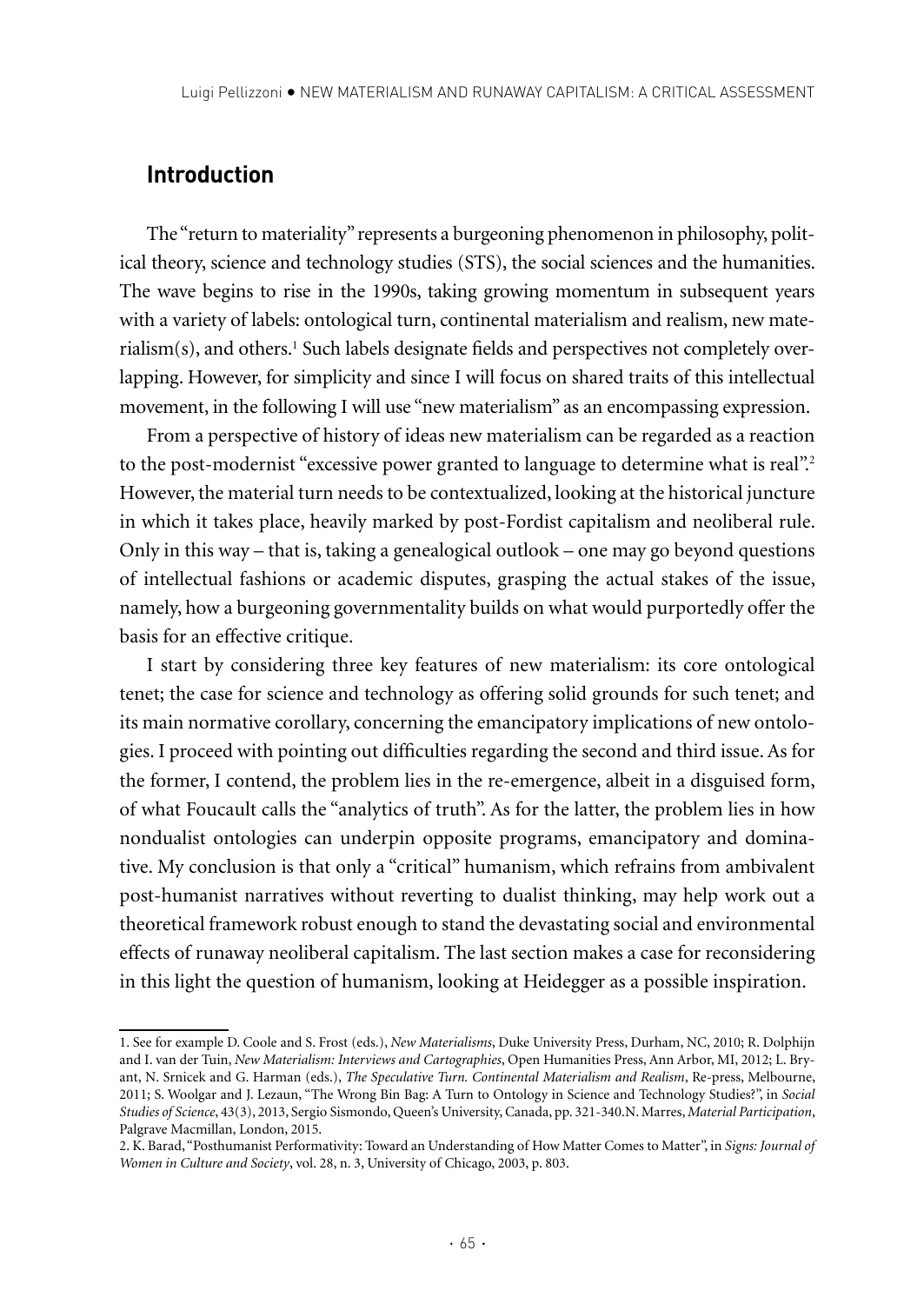#### **New materialism: three key features**

Scholarship associated with the material turn includes, as said, a variety of approaches and fields of inquiry. Inspirational sources are equally variegated, from Deleuze to Foucault, from Merleau-Ponty to Whitehead, from Actor-network theory (ANT) to sociologies of practice and Marxian accounts of the relationship between human labour and the material world. That said, the following features are shared enough to be regarded as characterizing new materialism in its whole.

The first one is a basic ontological standpoint: the rejection of the binaries traditional to modern thinking (nature/culture, mind/body, subject/object, matter/language, reality/knowledge, natural/artificial, sensuous/ideal etc.). Karen Barad's "agential realism" provides a good, and influential, example. She regards phenomena as "the ontological inseparability of agentially intra-acting components. That is, phenomena are ontologically primitive relations – relations without preexisting relata".<sup>3</sup> Phenomena are not representations of things but things as such. Entities are continually reconstituted through material-discursive "intra-actions", where neither the material nor the cultural aspect takes precedence. For example, the material set up of foetal imaging simultaneously supports and is influenced by a politics of individual autonomy and subjectivity. The foetus that the scientists can see as an object is also the foetus that law defines as an independent subject. Hence, "the foetus is not a pre-existing object of investigation with inherent properties. Rather the foetus is a phenomenon that is constituted and reconstituted out of historically and culturally specific iterative intra-actions of material-discursive apparatuses of bodily production".<sup>4</sup>

Second relevant feature of new materialism, as Barad's example indicates, is the case for science and technology as offering compelling evidence in support of non dualist ontological claims. In physics, life sciences, biomedicine and elsewhere material phenomena are increasingly conceptualized in terms of porous boundaries. Distinctions between inorganic and organic, nature and artefact, matter and cognition, blur. For example, epigenetics challenges the gene/environment and brain/body dichotomies.<sup>5</sup> The inorganic realm is increasingly depicted as having vital connotations, while life is simultaneously infused with dematerialized characterizations – textuality, informa-

<sup>3.</sup> Ibid., p. 815.

<sup>4.</sup> K. Barad, *Meeting the Universe Halfway*, Duke University Press, Durham, NC, 2007, p. 217.

<sup>5.</sup> D. Papadopoulos, "The Imaginary of Plasticity: Neural Embodiment, Epigenetics and Ectomorphs", in *The Sociological Review*, vol. 59, n. 3, 2011, University of London, pp. 432-456.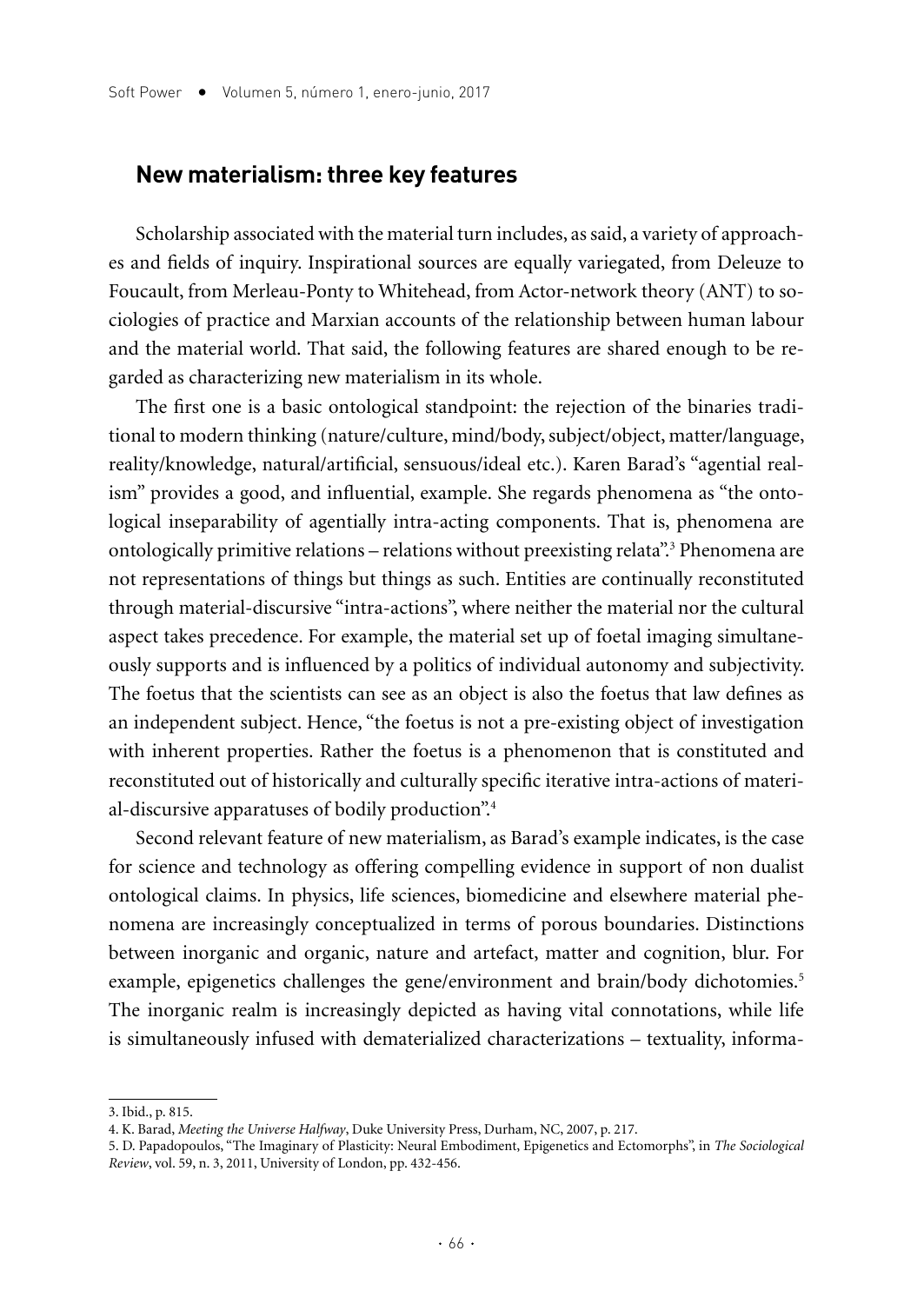tion, codification.6 Mining and processing of huge amounts of data generate unforeseen insights where knowledge and production of reality, discovery (of interesting relationships within the data) and invention (of meaningful associations among data), can hardly be distinguished.7 The penetration of computational processes "into the construction of reality itself<sup>28</sup> challenges the ontological divide between machine and organism. In short, new materialists stress, "new physics and biology make it impossible to understand matter any longer in ways that were inspired by classical science".<sup>9</sup> If materiality has been usually depicted as inert, stable, concrete, resistant to socio-historical change, the opposite evidence is emerging. Matter exhibits agency, inventive capacities, generative powers. It is a doing, an incessant becoming. The basic ontological condition is difference, or infinite variation.<sup>10</sup>

Third feature of the material turn are the normative implications drawn from its ontological claims. The argument runs as follows. Liveliness of matter means that all entities in the world result from reciprocal "concerns" or "affections".11 Humans are immersed "within materiality's productive contingencies",12 which imposes a post-humanist outlook on human agency, as disempowered and defective, distributed and assembled with nonhuman entities – hence also modest, careful and responsible. Acknowledging the intimate entanglement with, and the agential powers of, things, their capacity to surprise and disappoint expectations, works as an antidote to human hubris and an invitation to a politics of care and hospitality.13 In other words, once materiality is seen as dynamic, active and unpredictably open, it paves the way to "a liberating anti-humanism"14 – liberating, of course, from the dominative orientation inherent in the dualist thinking of the humanist tradition, where one polarity always ends up claim-

<sup>6.</sup> E. F. Keller, "Towards a Science of Informed Matter", in *Studies in History and Philosophy of Biological and Biomedical Sciences*, vol. 42, n. 2, Elsevier, Amsterdam, 2011, pp. 174-179.

<sup>7.</sup> J. Calvert, "Systems Biology, Synthetic Biology and Data-Driven Research", in *Studies in History and Philosophy of Biological and Biomedical Sciences*, vol. 43, n. 1, 2012, pp. 81-84.

<sup>8.</sup> N. K. Hayles, "Unfinished Work. From Cyborg to Cognisphere", in *Theory, Culture & Society*, vol. 23, n. 7-8, 2006, Goldsmiths, University of London, pp. 159-166.

<sup>9.</sup> D. Coole, S. Frost, "Introducing the New Materialism", in D. Coole, S. Frost (eds.), *New Materialisms*, Duke University Press, Durham, NC, 2010, p. 5.

<sup>10.</sup> Beside Barad see for example M. Hird, "Feminist matters. New Materialist Considerations of Sexual Difference", in *Feminist Theory*, vol. 5, n. 2, Sage, London, 2004, pp. 223-232; E. Grosz, *Becoming Undone*, Duke University Press, Durham, NC, 2011.

<sup>11.</sup> I. Stengers, "A Constructivist Reading of *Process and Reality*", in *Theory, Culture & Society*, vol. 25, n. 4, Goldsmiths, University of London, 2008, pp. 91-110.

<sup>12.</sup> D. Coole, S. Frost, "Introducing the New Materialism", cit., p. 7.

<sup>13.</sup> See N. Clark, *Inhuman Nature*, Sage, London, 2011; J. Bennett, "The Force of Things: Steps Towards an Ecology of Matter", in *Political Theory*, vol. 32, n. 3, 2004, pp. 347-372.

<sup>14.</sup> C. Colebrook, "On Not Becoming Man: The Materialist Politics of Unactualized Potential", in S. Alaimo and S. Hekman (eds.), *Material Feminisms*, Indiana University Press, Bloomington, 2008, p. 74.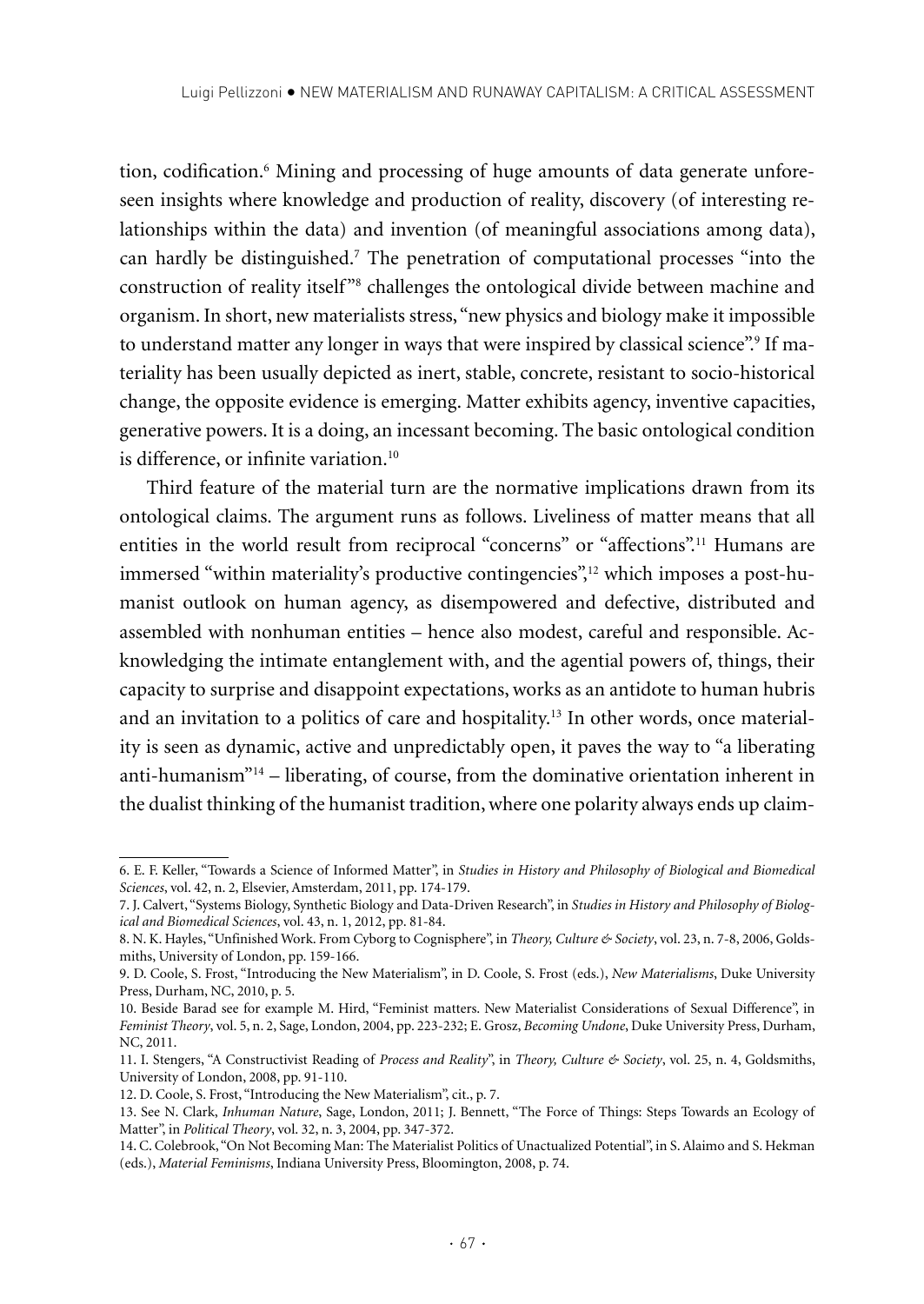ing predominance over the other. From this perspective the flaws of discourse deconstruction emerge neatly. Deconstruction reproduces the separation of body and mind, matter and language. Moreover, the ineffectiveness of many recent struggles shows how discursive criticism is yielding "diminishing returns".<sup>15</sup> Thus, the approach to critique inherited by the philosophical tradition is to be replaced by affirmative standpoints, building on thingness and corporeality as sites of resistance, creativity, and hope. Political struggles, in this sense, become "ontological". They are to be approached no longer as human struggles occurring in a material world provided with its own, given features, but as socio-material struggles over the very constitution of what comes into being, as enacted in practices.<sup>16</sup>

# **Emergent issues: the analytics of truth and neoliberal governmentality**

To sum up, new materialists claim to react to the excesses of cultural constructionism without returning to traditional forms of realism, which is prevented by burgeoning techno-scientific evidence and by the dominative implications of dualist thinking. The task is to develop emancipatory programs and strategies based on a "post-humanist performativity" (Barad), that is, on human and nonhuman refusals of stable identities and positions, their constant "productive becoming".<sup>17</sup>

Various questions can be raised concerning the narrative above. An obvious one regards the actual novelty of new materialism. Its multifarious inspiration indicates how nondualist ontologies can be retrieved in an array of theoretical positions. Marx, for example, already claims that humans cannot be conceived as separated from nature, though their relation with it is increasingly mediated by technology, as the product of human labour under specific social conditions. But even Descartes and Kant don't go so far as to affirm that mind, as responsible of the technological transformation of materiality, is completely detached from the latter. The issue, however, at least from a genealogical perspective, is not so much to assess how innovative new materialist ontologies

<sup>15.</sup> S. Clough, *Beyond Epistemology: A Pragmatist Approach to Feminist Science Studies*, Rowman and Littlefield, Lanham, MD, p. 2.

<sup>16.</sup> See A. Mol, "Ontological Politics. A Word and Some Questions", in J. Law and J. Hassard (eds.), *Actor Network Theory and After*, Blackwell, London, 1999, pp. 74-89; A. Escobar, "Postconstructivist Political Ecologies", in M. Redclift and G. Woodgate (eds.), *International Handbook of Environmental Sociology, Second Edition*, Elgar, Cheltenham, pp. 91-105.

<sup>17.</sup> C. Colebrook, "On Not Becoming Man: The Materialist Politics of Unactualized Potential", in S. Alaimo and S. Hekman (eds.), *Material Feminisms*, p. 64.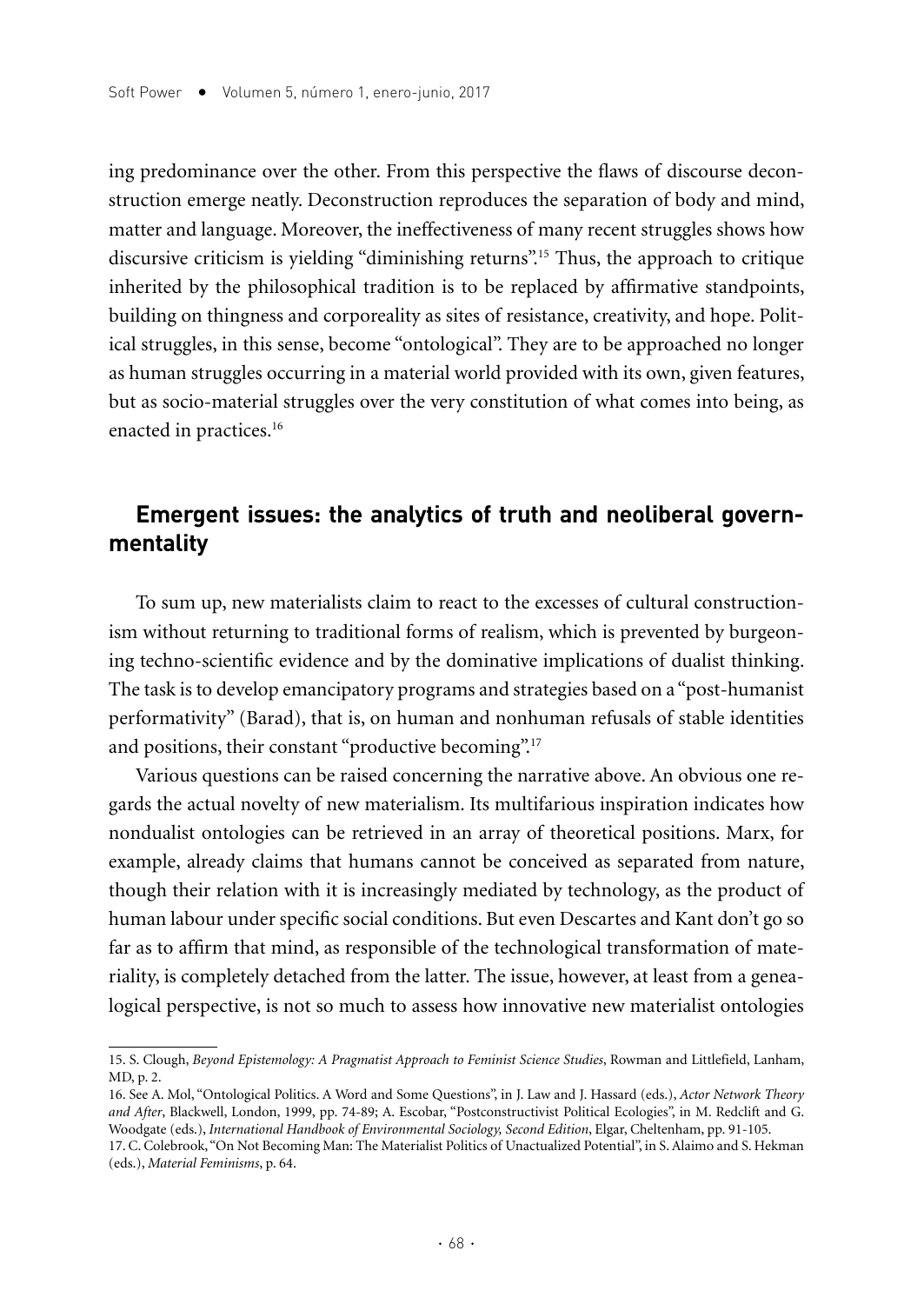are – indeed, in the history of ideas complete novelty is a rare bird – as to understand the role such ontologies play in the present historical juncture.

This draws attention to the second and third points: namely, the role of scientific and technological advancements in new materialist arguments, and the normative implications drawn from nondualist ontologies. As for the former, such role is often so prominent that it is difficult to maintain, as some commentators do, that new materialism just aims to be a "catalyst to a changed perspective".18 Its attack on classic western metaphysics and scientific objectivism does not rule out truth aspirations. These are rather shifted to a meta-ontological level where at stake are not claims about the "whatness of things",<sup>19</sup> their stable identity, but about their contingency, their endless becoming, their continuous emergence and sinking. From this perspective, new materialism does not look a radical departure, but rather a further iteration of the western metaphysical tradition that Foucault labels the "analytics of truth": the search for an access to universal truth.

Of course there is nothing wrong in addressing theoretical questions in the light of "a well-informed understanding of new scientific and technological developments"20– also because this has happened frequently in the past.<sup>21</sup> However, the risk is of neglecting the social and historical embeddedness of scientific understandings and conceptualizations. For example, in attributing textuality to things and ontology to signs, Vicki Kirby says that she has in mind "the code-cracking and encryption capacities of bacteria as they decipher the chemistry of antibiotic data and reinvent themselves accordingly. Are these not language skills? Is this not a very interesting case of epistemology as ontology?"22 Judith Butler's reply is significant in that she warns against taking explanatory models as inherent in the phenomena being explained:

I am sure that encryption can be used as a metaphor or model by which to understand biological processes, especially cell reproduction, but do we then make the move to render what is useful as an explanatory model into the ontology of

<sup>18.</sup> B. Washick and E. Wingrove, "Politics that Matter: Thinking about Power and Justice with the New Materialists", in *Contemporary Political Theory*, vol. 14, n. 1, Palgrave Macmillan, UK, 2015, p. 65.

<sup>19.</sup> S. Woolgar and J. Lezaun, "The Wrong Bin Bag", p. 333.

<sup>20.</sup> D. Coole, S. Frost, "Introducing the New Materialism", p. 24.

<sup>21.</sup> The conceptual traffic (in both directions) between social and natural sciences has a long history, from Marx to Darwin, from immunology (see A. Tauber, *The Immune Self: Theory or Metaphor?*, Cambridge University Press, Cambridge, 1997) to cybernetics (see N.K. Hayles, *How We Became Post-Human*, University of Chicago Press, Chicago, 1999).

<sup>22.</sup> V. Kirby, "Subject to Natural Law", in *Australian Feminist Studies*, vol. 23, Routledge, London, 2008, p. 9.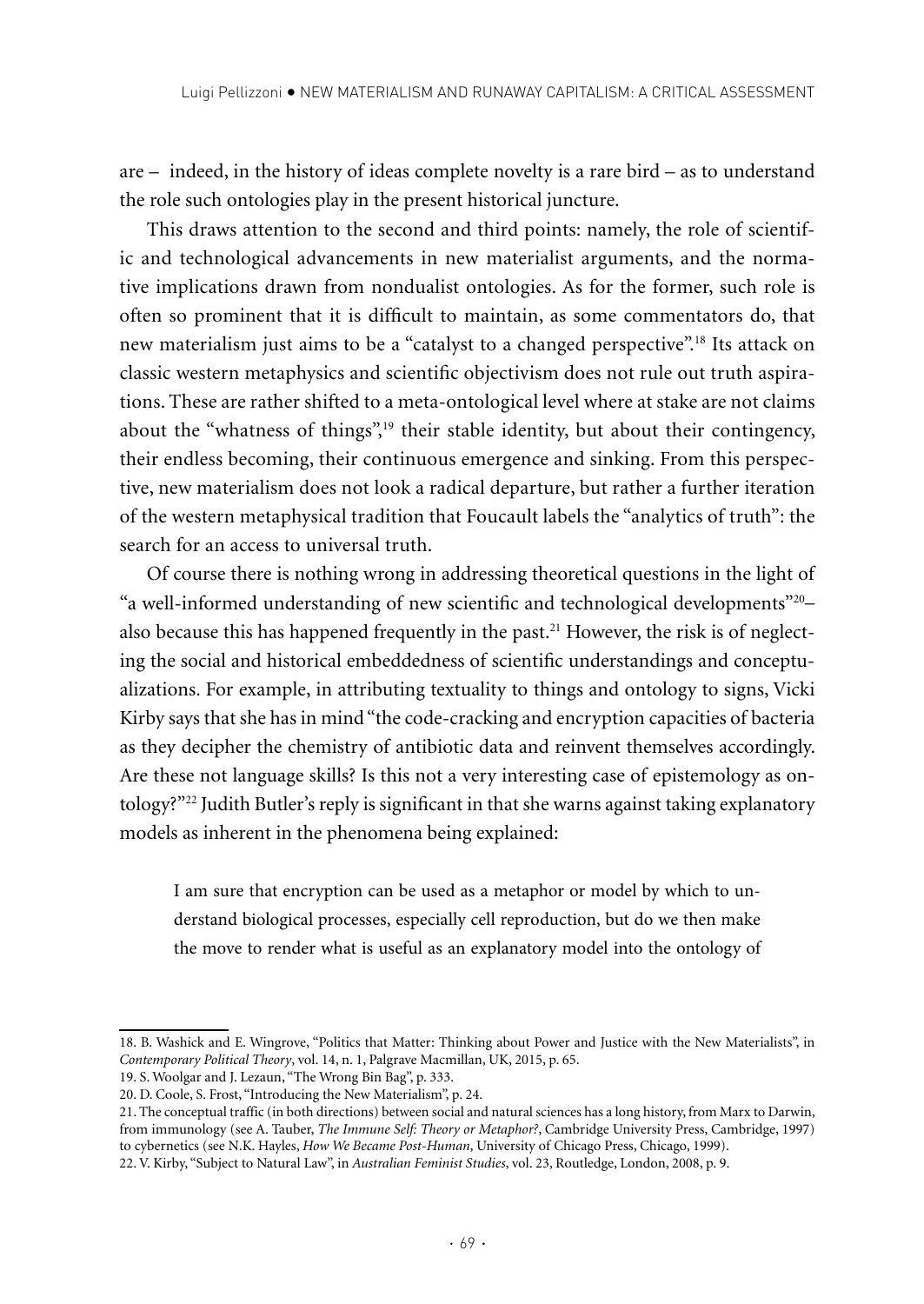biology itself? […] What of life exceeds the model? When does the discourse claim to become the very life it purports to explain?23

Similarly, reviewing Barad's "intra-action" approach, which builds on Bohr's physics, Trevor Pinch notes that

Barad, like Karl Popper, seems to assume the very grounds that much science studies has contested. How is it that scientists can agree that phenomena are the same or agree on what makes an experiment repeatable? Once it is realized that repeatable experiments themselves come from a culture of trust, a shared form of life and shared practices […], then the orientation is focused once more on humans. [...] I find it deeply puzzling that Barad can call for a more situated account of science and at the same time fail to situate the very part of science she is talking about, while drawing in a realist mode upon experiments to support her position.24

It may seem strange that new materialists underestimate the conventional element in scientific encounters with matter. This could be considered a side effect, perhaps inevitable, of their forceful case against discursive deconstruction. Yet, I believe, the crucial reason lies in "the extraordinary challenges and perceived success of so much scientific and technological research",<sup>25</sup> the outcomes of which new materialists feel compelled to take as factual starting points. The problem, however, is that the success of science can hardly provide support to theoretical arguments. As Ian Hacking has argued, the notion of science's success verges on tautology. Even the discovery of "fundamental constants of nature", like the velocity of light, is not immune from tautology. Any difference in observation, to count as a difference, is to be achieved within the same conceptual-experimental framework (same assumptions, equipment and tacit knowledge to use such equipment). Yet, if the framework is the same, no difference can emerge; or, if it emerges, it will likely be interpreted as a measurement error. Similarly, it makes little sense to say that an "alternative" science, to exist, should lead to as good results (for example in terms of yield of foodstuff) as the actual one. If this means that one has to pull off

<sup>23.</sup> Ibidem, p. 10.

<sup>24.</sup> T. Pinch, "Karen Barad, Quantum Mechanics, and the Paradox of Mutual Exclusivity", in *Social Studies of Science*, vol. 41, n. 3, 2011, p. 439.

<sup>25.</sup> V. Kirby, "Subject to Natural Law", p. 7.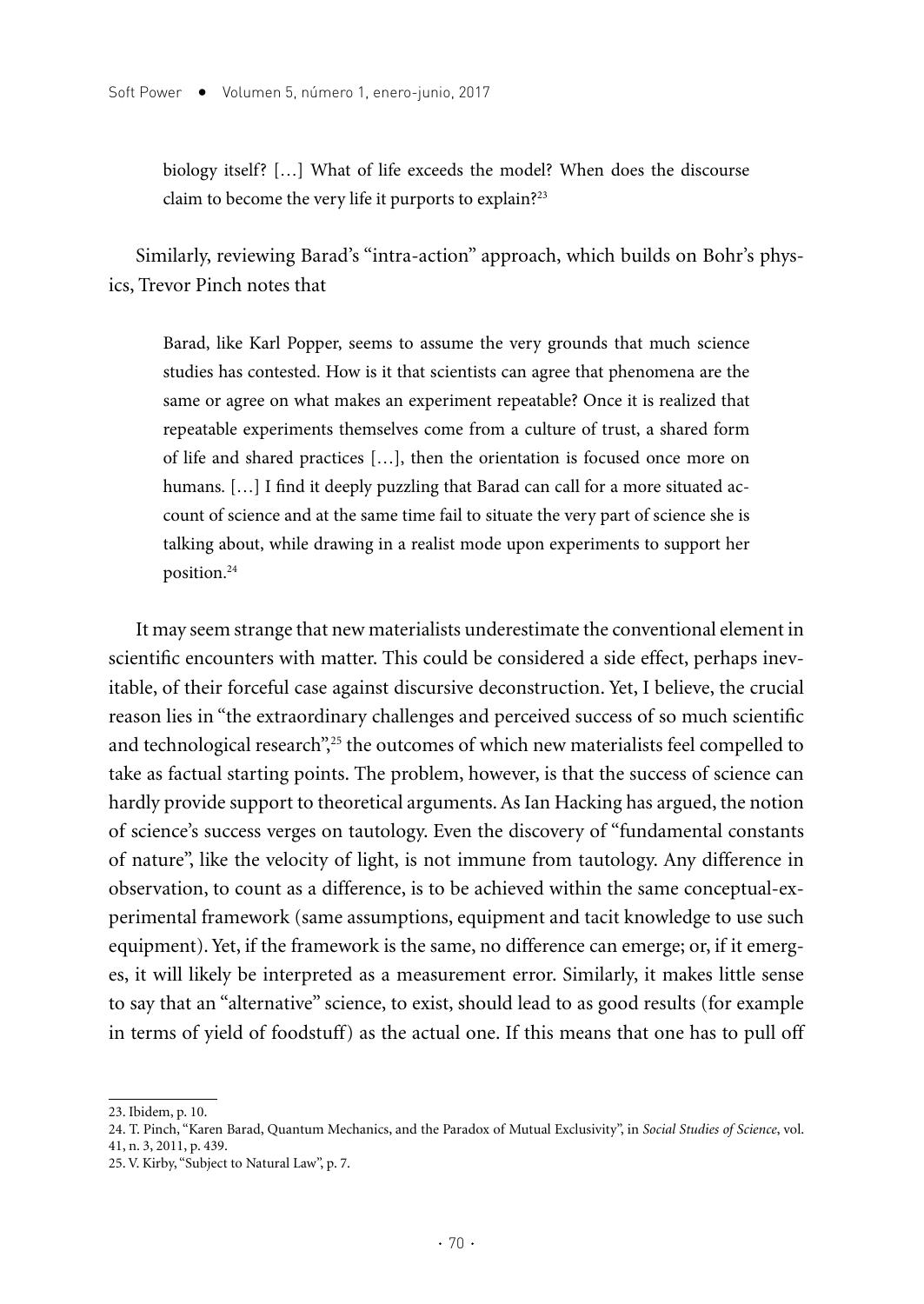exactly the same specific material results of actual science, "then the alternative is not going to be an alternative".<sup>26</sup>

The point, thus, is that what counts as success can be gauged only according to a set of questions that "make sense". And they make sense beyond disciplinary frameworks, since such frameworks are affected by, and affect, in many ways the broader social context.27 One cannot talk of success independently of human history and interests, nor can scientific accounts of materiality be taken as (more) veridical just because they represent the cutting-edge of a certain historical moment.<sup>28</sup>

This remark leads to the third question – the emancipatory implications of nondualist ontologies and post-humanist outlooks. A clue to problems here is evidence of a burgeoning governmentality of science and technology which builds precisely on nondualist standpoints. Two well-known examples: carbon trading and biotech patenting.

Carbon trading builds on the assumption that, once a conversion rate between the "global warming potential" (GWP) of CO<sub>2</sub> and other greenhouse gases is defined (courtesy of the IPCC, and despite a lot of uncertainties and speculative reasoning), reducing one of these gases anywhere in the world can be regarded as materially equivalent to reducing CO<sub>2</sub> here. In this way, the intractable complexity of the real impact of different quantities of diverse gases emitted in opposite parts of the world at different times is transformed into a matter of calculation.<sup>29</sup> Yet, what is exactly GWP? It is a conceptual abstraction like money, since it works as an exchange rate. However, for carbon trading to be more than an economic fiction or a mere financial game, it must be also a physical phenomenon, something happening (or prevented from happening) in the atmosphere. So GWP is simultaneously real and virtual, material and symbolic, a concrete thing and a conceptual construction. Premised on the commodification of the atmosphere is precisely this fluid constitution.

<sup>26.</sup> I. Hacking, "How Inevitable Are the Results of Successful Science?", in *Philosophy of Science*, vol. 67, 2000, p. 64.

<sup>27.</sup> On this point the classic reference is L. Fleck, *Genesis and Development of a Scientific Fact*, University of Chicago Press, Chicago, 1979.

<sup>28.</sup> The enduring attraction of social theory for the analytics of truth in the shape of cutting-edge science and technology manifests itself in the shape of a lack of reflexivity of otherwise outstanding scholars. For example, some contends that Deleuze's theory is undermined by his reliance on an account of organisms that is alien to the conceptual terrain of current biology (see M. Hansen, "Becoming As Creative Involution? Contextualizing Deleuze and Guattari's Biophilosophy", in *Postmodern Culture*, vol. 11, n. 1 The John Hopkins University Press, USA, 2000). In other words, Deleuze would build on biological models that are no longer valid. Then one may ask why current accounts should be granted greater ontological validity, given that there is no reason to think that present views on life will not be superseded by other ones, perhaps completely different. Of course the question applies also to Deleuze himself.

<sup>29.</sup> D. MacKenzie, "Making Things the Same: Gases, Emission Rights and the Politics of Carbon Markets", in *Accounting, Organizations and Society*, vol. 34, n. 3-4 , Elsevier, Amsterdam, 2009, pp. 440 - 455.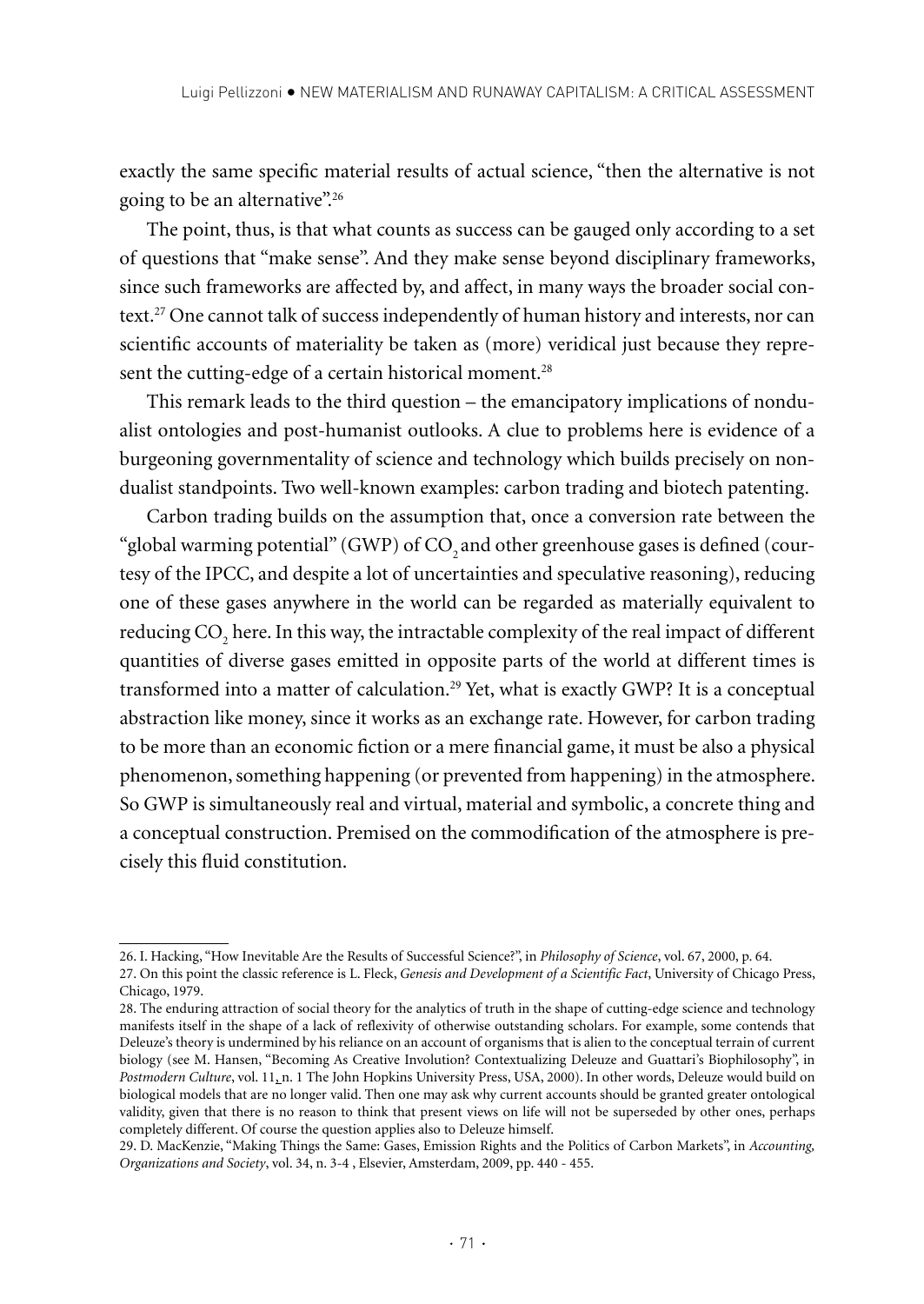Consider now biotechnology. The fundamental feature of biotech is the combination of biology and informatics. "Life itself" becomes simultaneously matter and information, presence and pattern, "wet" and "dry", real and virtual, moving fluidly from living cells to test tube, to digital databases.<sup>30</sup> Accordingly, biotech patents designate ontologically ambiguous entities, oscillating between materiality and virtuality, thingness and cognition. By regarding a living entity as an artefact if its basic functional parameters can be controlled (thus reproduced), they establish a correspondence between information and matter, so that rights in property over information can be subsumed into rights in property over the organisms incorporating such information, and vice versa.31 Moreover, the claim that patented artefacts are indistinguishable from nature for any practical purpose entails a further ambivalence: artefacts are identical to, yet also different (more usable, more valuable), the natural entities. Like carbon trading biotech thrives on ontological fluidity, or indeterminacy.

Governmentality studies have extensively accounted for the genealogy and spread of this outlook. For example, Pat O'Malley has documented how "an extensive and immensely influential managerial literature appearing since the early 1980s […] celebrates uncertainty as the technique of entrepreneurial creativity, […] the fluid art of the possible".32 Proper calculations of risk become here the exception, while reasoned bets over unpredictable futures become the rule. This condition enhances danger and insecurity but is also seen "at the heart of what is positive and constructive".33 Nikolas Rose has comparably analysed how, in neoliberal societies, a variety of expert influences increasingly draw people to make sense of their life in terms of self-fulfilment or maximization.34 Other scholars have shown how post-Fordism has developed in reply to the double crisis of the 1970s – energy scarcity and mounting environmental threats on one side; stagflation and declining profits on the other – building on emergent theories of complexity, non-equilibrium and adaptive management, which originally represented "libertarian, environmentalist and often leftist critiques of the 'command and control' logistics of Cold War, first-order cybernetics".35 Neoliberal managerial literature

<sup>30.</sup> E. Thacker, *The Global Genome*, MIT Press, Cambridge, MA, 2007.

<sup>31.</sup> J. Calvert, "Patenting Genomic Objects: Genes, Genomes, Function and Information", in *Science as Culture*, vol. 16, n. 2, 2007, pp. 207-223.

<sup>32.</sup> P. O'Malley, *Risk, Uncertainty and Governance*, Glasshouse, London, 2004, p. 3.

<sup>33.</sup> P. O'Malley, "Resilient Subjects: Uncertainty, Warfare and Liberalism", in *Economy & Society*, vol. 39, n. 4, Routledge, London, 2010, p. 502.

<sup>34.</sup> See for example N. Rose, *Inventing Our Selves*, Cambridge University Press, Cambridge; *The Politics of Life Itself*, Princeton University Press, Princeton, NJ, 2007.

<sup>35.</sup> J. Walker, M. Cooper, "Genealogies of Resilience. From Systems Ecology to the Political Economy of Crisis Adaptation", in *Security Dialogue*, vol. 4, n. 2, Sage Publications, CA, 2011, p. 157. See also S. Nelson, "Beyond the Limits to Growth: Ecol-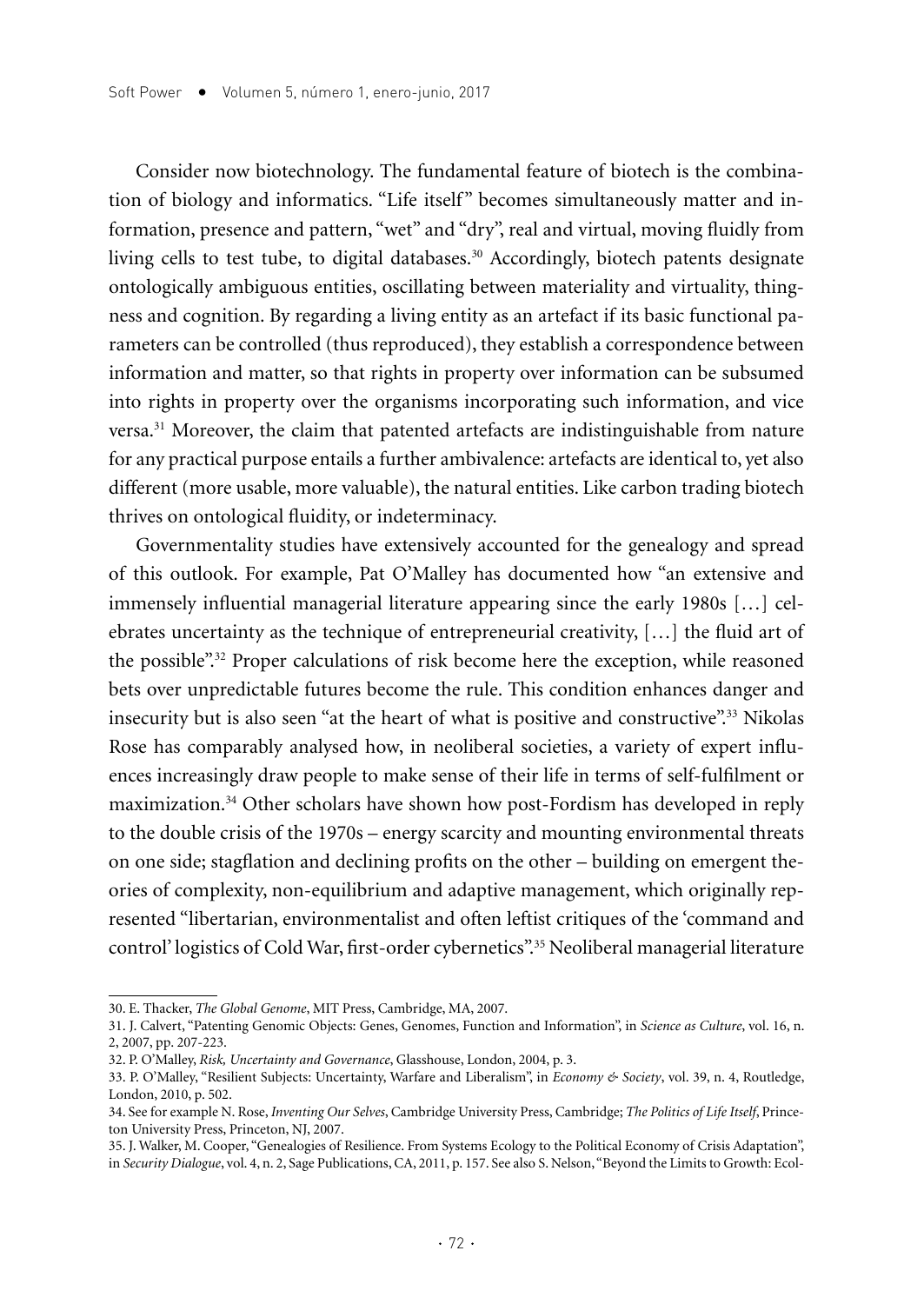contends today how "nonpredictive decision making" makes us able "to do things without understanding them – and to do them well", becoming in this way "antifragile", that is able to stand volatility, uncertainty and errors, the practical effects of ignorance and randomness being deemed "completely equivalent".36

As one can see, the emancipatory implications of nondualist ontologies are far from obvious. Overcoming the subject/object, matter/knowledge, real/virtual and other binaries and claiming the distributed character of liveliness and agency can be conducive to accounting for the human as humble, defective, caring and responsible, but also to opposite claims. If the world is inherently contingent and fluid, including the agent's own "centre", then there is no limit to what such an agent, eventually identifiable only as the source point of a will to be(come), can do to the material world, including his or her own physical constitution. This agent is a world-maker in the fullest sense of the expression, as the psychical and corporeal "self" can be moulded and remoulded together with its own framing conditions, in a blurring of internal and external similar to how a big-bang universe deploys simultaneously its material contents and their time and space framework. Needless to say, in this perspective any notion of restraint and responsibility evaporates, replaced by a radical experimentalism, where error is reframed from threat to opportunity.

Nowhere is this more evident than in the debate over "human enhancement". In spite of careful attempts to distinguish post-humanist and trans-humanist, "humble" and "hubristic", standpoints, $37$  telling them apart in regard to a number of emergent techno-human assemblages, from new prosthetics to brain-computer interfaces, is notoriously difficult. Indeed, the difficulty appears already at theoretical level. An example comes from Rosi Braidotti's recent book on the post-human, the basic argument of which is that the "dynamic, self-organizing, transversal force of life itself […] conveyed by current technological transformations" – where life transmutes into technology and

ogy and the Neoliberal Counterrevolution", in *Antipode*, vol. 47, n. 2, 2014, pp. 461-480. The integration of emancipatory programs in capitalist agendas is a common trope of recent critical literature. About post-Fordist capitalism's appropriation of social oppositions to the Fordist mode of production see L. Boltanski and E. Chiapello, *The New Spirit of Capitalism*, Verso, London, 2005; P. Virno, "Do You Remember Counterrevolution?", in P. Virno and M. Hardt (eds), *Radical Thought in Italy: A Potential Politics*, University of Minnesota Press, Minneapolis, 1996, pp. 241–259. On a comparable line Nancy Fraser has discussed the "disturbing convergence" of second wave feminism with the demands of the neoliberal state. See "Feminism, Capitalism and the Cunning of History", in *New Left Review*, vol.56 Mar/Apr., 2009, pp. 97-117. On this issue see also L. Bazzicalupo. "Neoliberalismo e soggettivazioni femminili", in T. Dini and S. Tarantino (eds.), *Femminismo e Neoliberalismo*, Natan, Roma, 2014, pp. 35-48.

<sup>36.</sup>N. N. Taleb, *Antifragile. Things that Gain from Disorder*, Penguin, London, p. 4 and p. 12.

<sup>37.</sup> See for example R. Twine, "Genomic Natures Read through Posthumanism", in S. Parry and J. Dupré (eds), *Nature After the Genome*, Blackwell, Oxford, 2010, pp. 175-195; C. Wolfe, *What Is Posthumanism?* Minneapolis: University of Minnesota Press, 2010.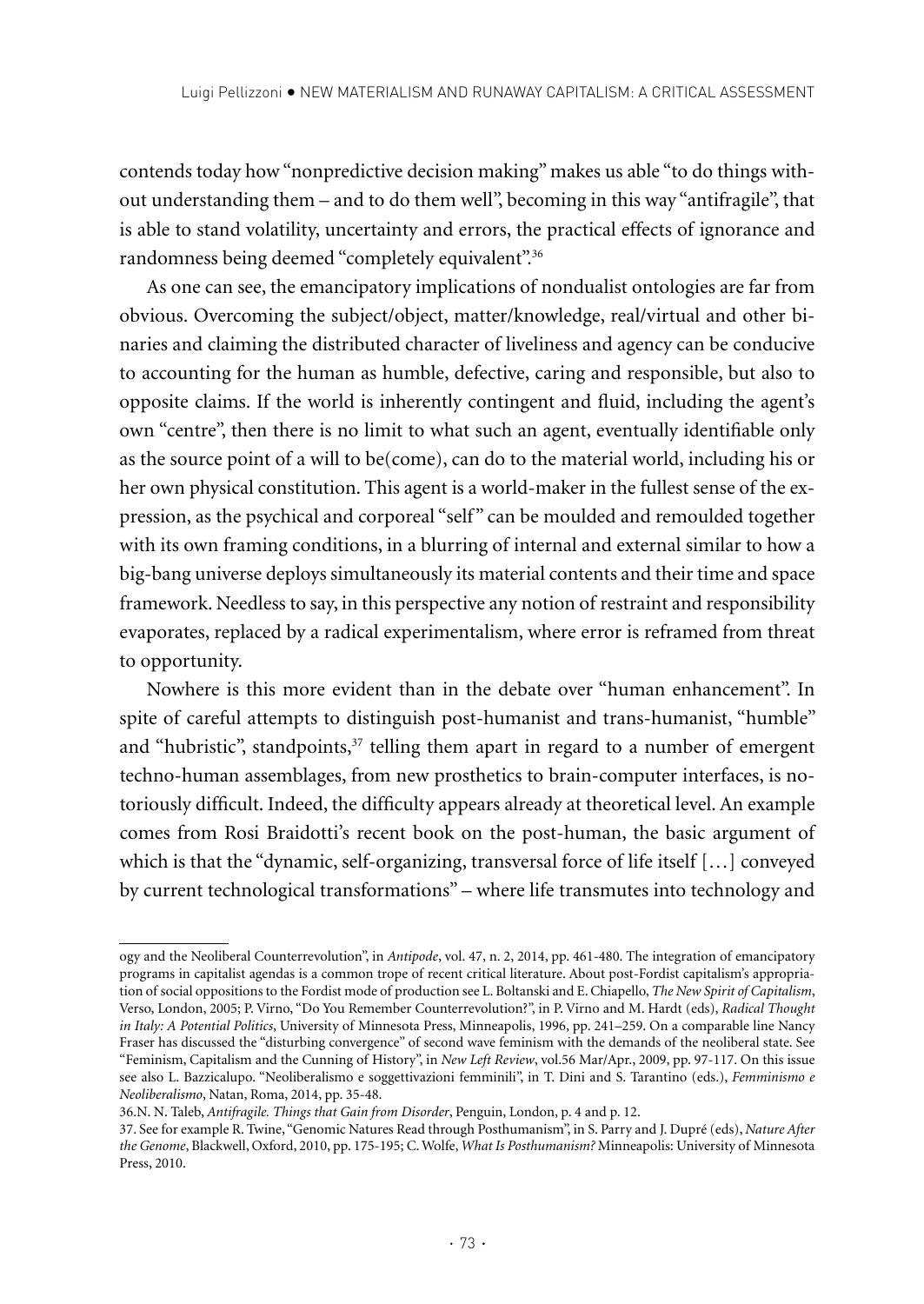technology into life – is capable of "displac[ing] the exploitative and necro-political gravitational pull of advanced capitalism".38 This claim, it seems to me, fails to consider how such transformations are entrenched in runaway neoliberal capitalism, beginning with the type of subjectivity the former promote and the latter presupposes (or vice versa): entrepreneurial, expansive, decentred, vitalistic.

The amazing success of the notion of Anthropocene is another clue to the hegemonic status of such subjectivity. Implicit in the notion is the idea that humans can – indeed should – become effective "stewards" of the Earth system. This seems to reproduce at its highest classic western objectivism. However, if one looks at narratives provided with considerable traction at academic and policy level, such as the Breakthrough Institute's *Ecomodernist Manifesto*39, a different picture emerges. According to the Manifesto, humankind has flourished despite growing damage to natural systems, where the damage is itself the consequence of human beings' use of the biosphere to meet their needs, and desires. To escape pending threats, therefore, the Anthropocene is to be intensified and accelerated. Human societies should increasingly decouple themselves from natural biophysical systems. We can and should do without nature: conservation or preservation of "natural areas" is more a matter of aesthetic and moral commitments than of utilitarian ones. Such an outsized role for technology, as effectively a replacement for nature, implies a total blurring of the human and the nonhuman. The historical record of human transformation of nature is reframed as a testimony that nature is just what we want it to be. Technology replaces nature because it is ultimately indistinguishable from it. Better, technology produces nature as an internal differentiation of society (or capital?) – what is let be, as deliberately unexploited possibilities.

## **Reassessing humanism**

In conclusion, the main problem with new materialism seems to be that no compelling case for care and restraint vis-à-vis a lively materiality can ultimately be drawn from nondualist ontologies. Neglect for the historical conditions in which new accounts and approaches to materiality are deploying does not help to focus and address this point. Taking a "humble" attitude becomes a question of personal ethics or lifestyle choice –

<sup>38.</sup> R. Braidotti, *The Posthuman*, Polity Press, Cambridge, 2013, p. 61 and p. 141.

<sup>39.</sup> J. Asafu-Adjaye, L. Blomqvist, S. Brand et al., *An Ecomodernist Manifesto*, http://www.ecomodernism.org/manifesto [accessed 30 March 2016].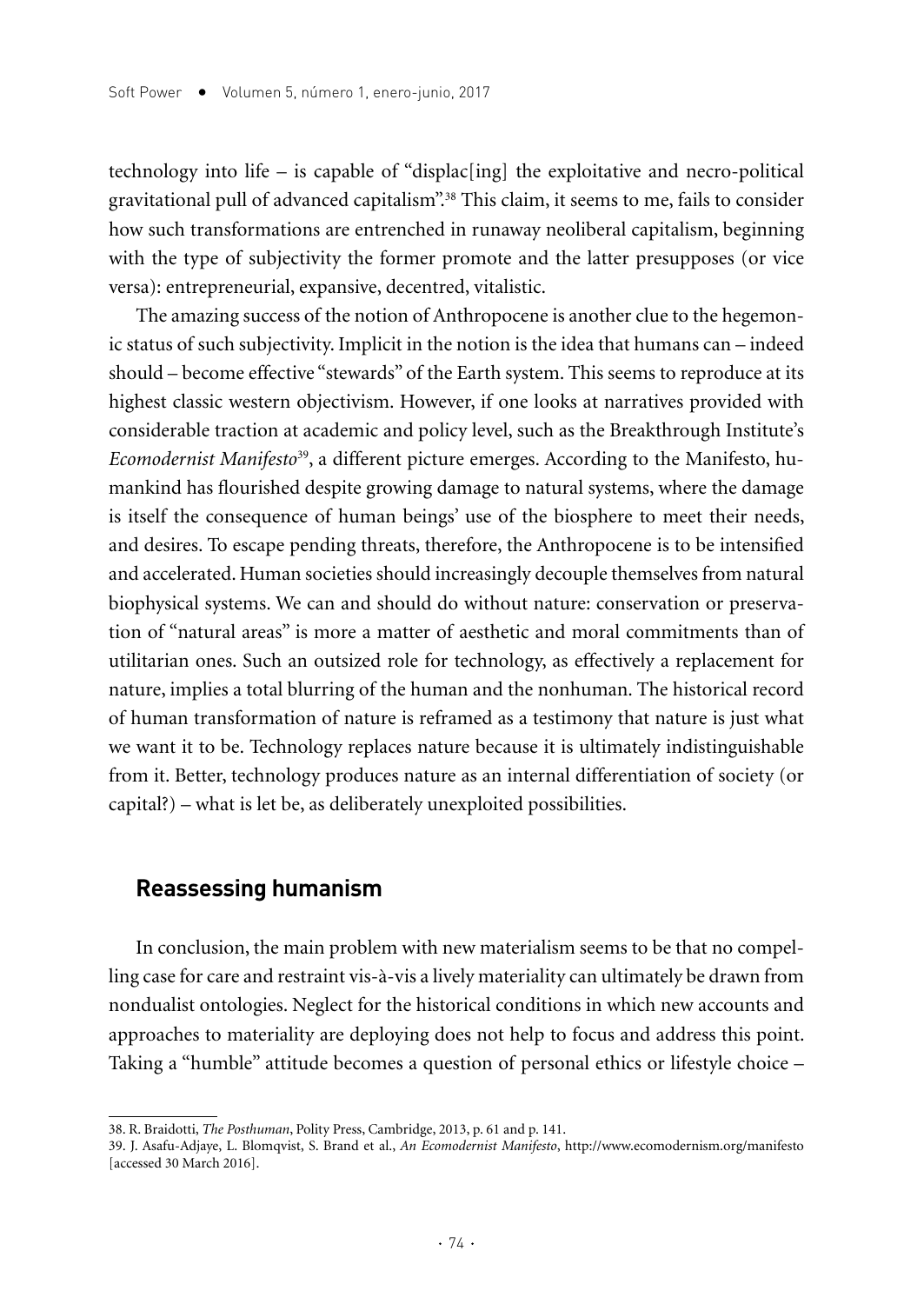something of which capitalism is hardly afraid, since it represents a trigger of further market differentiation (think of slow food and other types of frugality). As a result, the case for new, ontological or embodied, struggles seems undermined already at a theoretical level.

The problem eventually lies in human agency and its relationship with the biophysical world. If humanism and dualist ontologies entailed a dominative attitude and if nondualist, modest and caring, post-humanisms are hardly distinguishable from hubristic hyper-humanisms, what should one do? Answering is hard. At the very least, I believe, the question of humanism is to be re-examined – once more. There are, of course, many ways to do that. In the remaining space I would like to suggest a possible direction, represented by a scholar who, no doubt, many consider an unlikely, if not untrustworthy, inspiration: Heidegger.

I have to say, preliminarily, that I have little interest in the debate on Heidegger's sympathies for Nazism and their implications for his philosophy. Even if it would be based on entirely blameworthy premises, I believe one should not consider such philosophy automatically irrelevant or misleading. The point I want to stress here, then, is that in spite of his critique of humanism and how such critique has been in its turn the target of sustained criticisms, his account of the human can be quite valuable for devising a new, "critical" humanism – that is, a humanism based on a reorientation of technology in a non-dominative, self-limiting direction.<sup>40</sup>

Heidegger takes issue with humanism because its various versions build on, or aim to ground, a metaphysics, which in its turn consists in a determination of the essence of the human that already presupposes such essence. In the western tradition, metaphysics begins with the definition of man as the *zoon logon echon*, that is, an animal provided with an additional character. So the essence of man is located in *physis*, nature. The problem, then, is to make sense of this addition: *logos*. According to readings, *logos* corresponds to reason, personhood, soul or else. For Heidegger, *logos* means first of all language. Yet, language is neither the expression of an organism, nor is it a property of humans. Rather, as Heidegger says in the 1957 Freiburg Lectures, to the extent that language belongs to *physis*, nature, or being, that is to the constitutive principle of all entities, it is this principle that manifests itself through human language.<sup>41</sup> Man, Heidegger

<sup>40.</sup> The relevance of Heidegger's insights to the problems discussed here is more extensively addressed in my *Ontological Politics in a Disposable World: The New Mastery of Nature*, Ashgate, Farnham, 2015, where I also argue how Heidegger is hardly the technophobe he is often depicted.

<sup>41.</sup> See M. Heidegger, *Bremen and Freiburg Lectures*, Indiana University Press, Bloomington, 2012, p. 122 ff.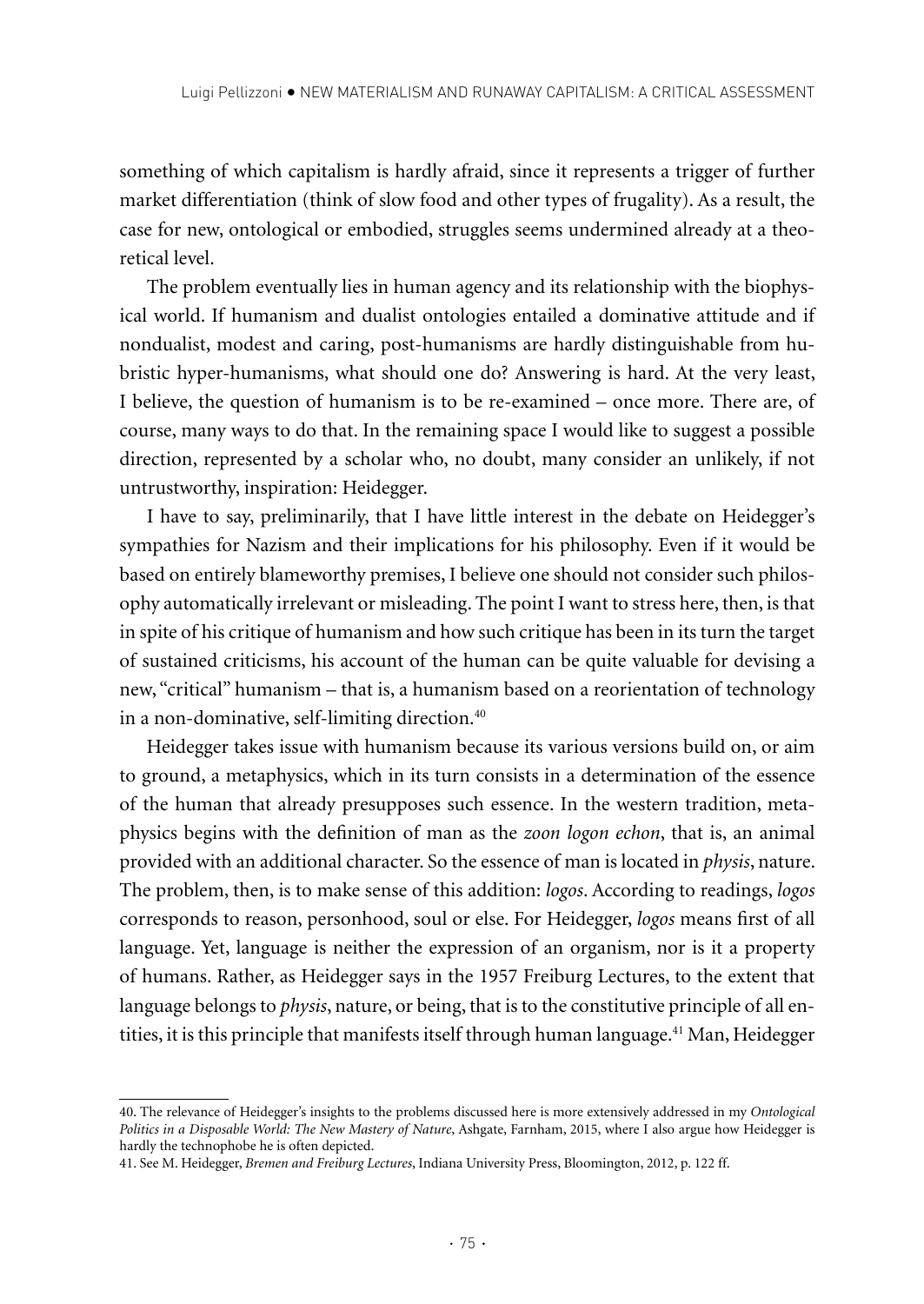stresses elsewhere, does not *have* language; instead, "language is the house of Being. In its home man dwells".42

Language represents for this reason the fundamental line of division between humans and the nonhuman – within a single ontological reality. In a famous passage of *Fundamental Concepts of Metaphysics*, he says that the stone is "worldless", being insensitive to the surrounding reality; the animal is "poor in world", in the sense that it has no possibility to stand out of a specific relation with the environment, as established by its biological features; the human being, instead, is "world-forming", in the sense that it has no preordained relationship with its surroundings.43 This world-forming capacity entails the openness of humans to the manifestation of being, hence to the endless conflict between concealment and disclosure, *lethe* and *aletheia*. Animals and plants instead are excluded from this experience, having access only to particular entities, specific materializations of being. The indication of such exclusion is their lack of language; or, vice versa, human language is the field where the experience of concealment and disclosure occurs.

This simultaneous critique of humanism and apparent reinstatement of a most traditional type of humanism in the form of an "abyss" separating the human and the nonhuman world has raised a host of censures.<sup>44</sup> The anthropological exception, moreover, would be disconfirmed by growing evidence about the evolutionary history of humans, and about the linguistic capacities and non-instinctual behaviour of animals.45 However, at a closer examination things look a bit – or a lot – different.

For a start, and without repeating what said already about the problems of building theoretical arguments on contingent scientific evidence, one has to ask whether or not such evidence avoids to be caught in the "anthropological machine" – the mechanism by which any empirical evidence allegedly gathered on the emergence of the human from the animal, on their distinctions or similarities, is already inscribed in metaphysical assumptions about humanity and life. As far as I can see, critics of Heidegger hardly escape the trap. An example comes from Peter Sloterdijk's intervention in the issue.

<sup>42.</sup> M. Heidegger, "Letter on Humanism", in M. Heidegger, *Basic Writings*, Harper Collins, New York, p. 217.

<sup>43.</sup> See M. Heidegger, *Fundamental Concepts of Metaphysics: World, Finitude, Solitude*, Indiana University Press, Bloomington, 1995, p. 185 ff.

<sup>44.</sup> Among the most famous are those of Jacques Derrida. See for example "*Geschlecht II*. Heidegger's hand", in J. Sallis (ed), *Deconstruction and Philosophy. The Texts of Jacques Derrida*, University of Chicago Press, Chicago, 1989, pp. 161-196; *Of Spirit: Heidegger and the Question*, University of Chicago Press, Chicago, 1991; *The Politics of Friendship*, Verso, London, 2005. See also R. Esposito, "Heidegger e la natura umana", in *MicroMega*, 4, 2005, pp. 227-238.

<sup>45.</sup> For these objections, see for example P. Sloterdijk, *Die Domestikation des Seins. Für eine Verdeutlichung der Lichtung* by Peter Sloterdijk, Suhrkamp, Frankfurt am Main, 2000.

M. Calarco, *Zoographies: The Question of the Animal from Heidegger to Derrida*, Columbia University Press, New York, 2008.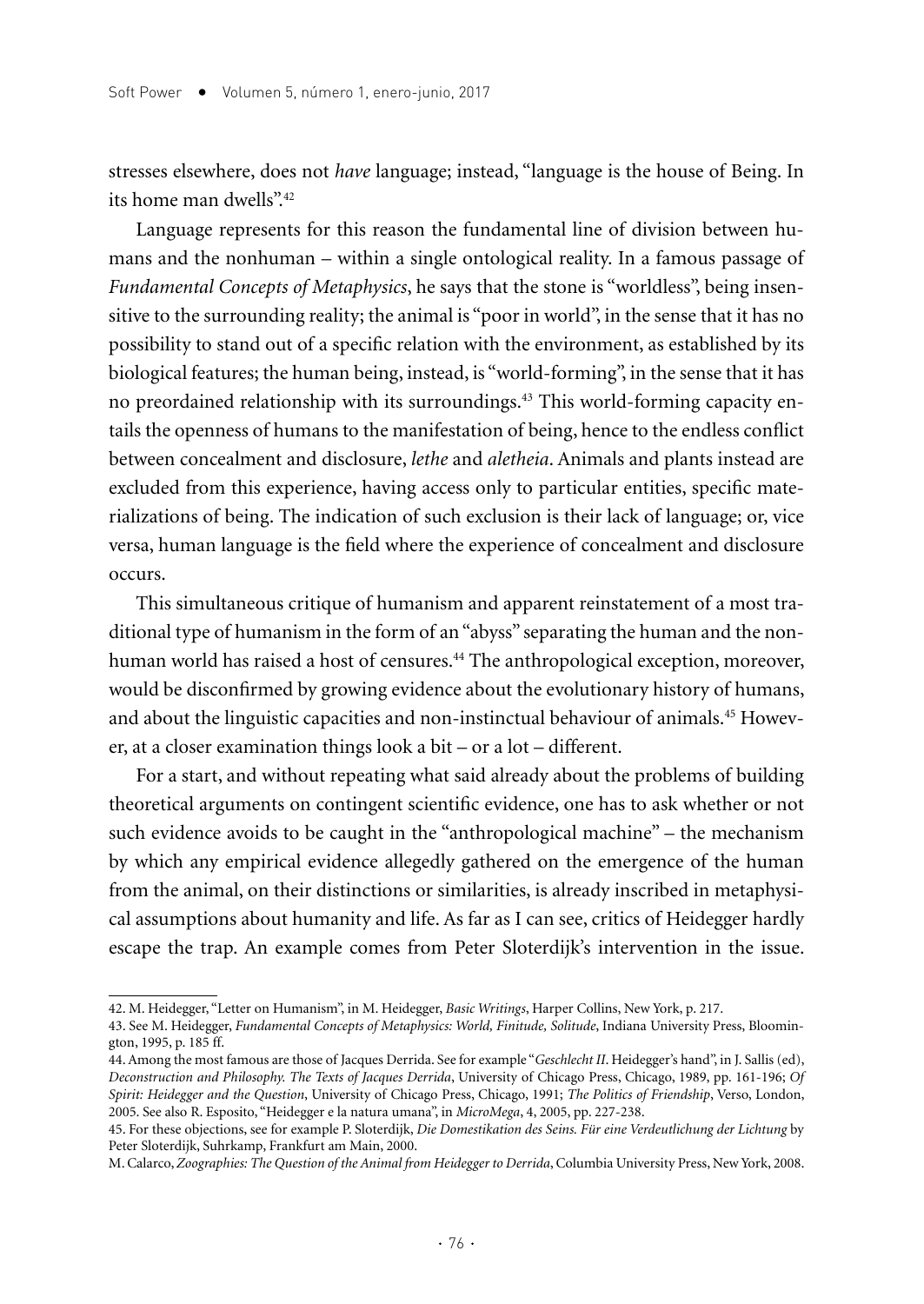After stressing how we have never to presuppose 'man' to subsequently find it in some way in pre-human stages<sup>46</sup>, he makes his case for anthropogenesis by doing precisely that: presupposing the human according to the features we know (or believe to know) about it, and then deriving these features from evolutionary mechanisms, allegedly evidenced by scientific research, such as insulation against selective pressures, thanks to communal living, and neoteny (that is, the retardation of somatic development which leads to the flourishing of brain and enhanced learning capacities). On the opposite side of the issue, pretending to address the ontology of animal life "on its own terms"47as many scholars in post-human and animal studies do, not only is an impossible task, but it easily leads to taking our outlooks on animality (which are not only human, but also historically and socially contingent) as ontological truths. The result is a reiterated dominative relationship in a disguised (hence potentially more dangerous) form.<sup>48</sup>

Of course, one can rebut that also Heidegger builds his own account of the anthropological exception on some experiential evidence – arguably less reliable than scientific one.49 However, if we consider how he describes the human condition as a dynamic of unconcealment and concealment, as the experience of the opening to a closure, of the ontological (rather than contingent) limits of our access to truth, then Heidegger's empirical basis takes a genealogical, rather than metaphysical, character. Heidegger's experiential reference is not provided with the veridical pretence of (current) techno-science, with its alleged progressively realized merging of truth and things and the dominative retroaction of such claim onto the present.<sup>50</sup> Heidegger's are not assertions about the "real" constitution of humans and animals, or matter in general, but an admission of its ultimate obscurity. Not by chance he does not seek to establish a hierarchy between humanity and the rest of the world. The difference between humans and animals does

<sup>46.</sup> P. Sloterdijk, *Die Domestikation des Seins. Für eine Verdeutlichung der Lichtung* by Peter Sloterdijk, Suhrkamp, Frankfurt am Main, 2000.

<sup>47.</sup> M. Calarco, *Zoographies*, Colombia University Press, p. 89.

<sup>48.</sup> In this sense it has been observed that, contrary to Donna Haraway's claim, the Oncomouse™ does not embody the fall of the nature/culture dualism, but rather a further commodification of nature (see Z. Weisberg, "The Broken Promises of Monsters: Haraway, Animals and the Humanist Legacy", in *Journal of Critical Animal Studies*, vol. 7. n. 2, 2009, pp. 22- 62). More in general, it is symptomatic how new materialists talk of matter as text and writing or account for the behaviour of things in terms of concern, affect, desire, elusiveness, in this way anthropomorphizing nature at the very moment in which they seek to eradicate the predominance of the human.

<sup>49.</sup> For this objection see J. Derrida, "*Geschlecht II*. Heidegger's hand", The University of Chicago Press,Chicago and London, p. 173.

<sup>50.</sup> The increasingly vociferous claim is that we are just about clarifying a host of fundamental things: from the basics of life to the nature of mind and consciousness. What we need just a further bit of research (and money), to get full confirmation of what we basically know already, on the grounds of which we therefore can and have to act *now*. A well-known by-product of this narrative is what Ulrich Beck calls "organized irresponsibility": technologies are legitimated on the grounds of knowledge deemed reliable, yet liabilities for accidents and "side effects" are rejected on the grounds that scientific knowledge is always limited and perfectible.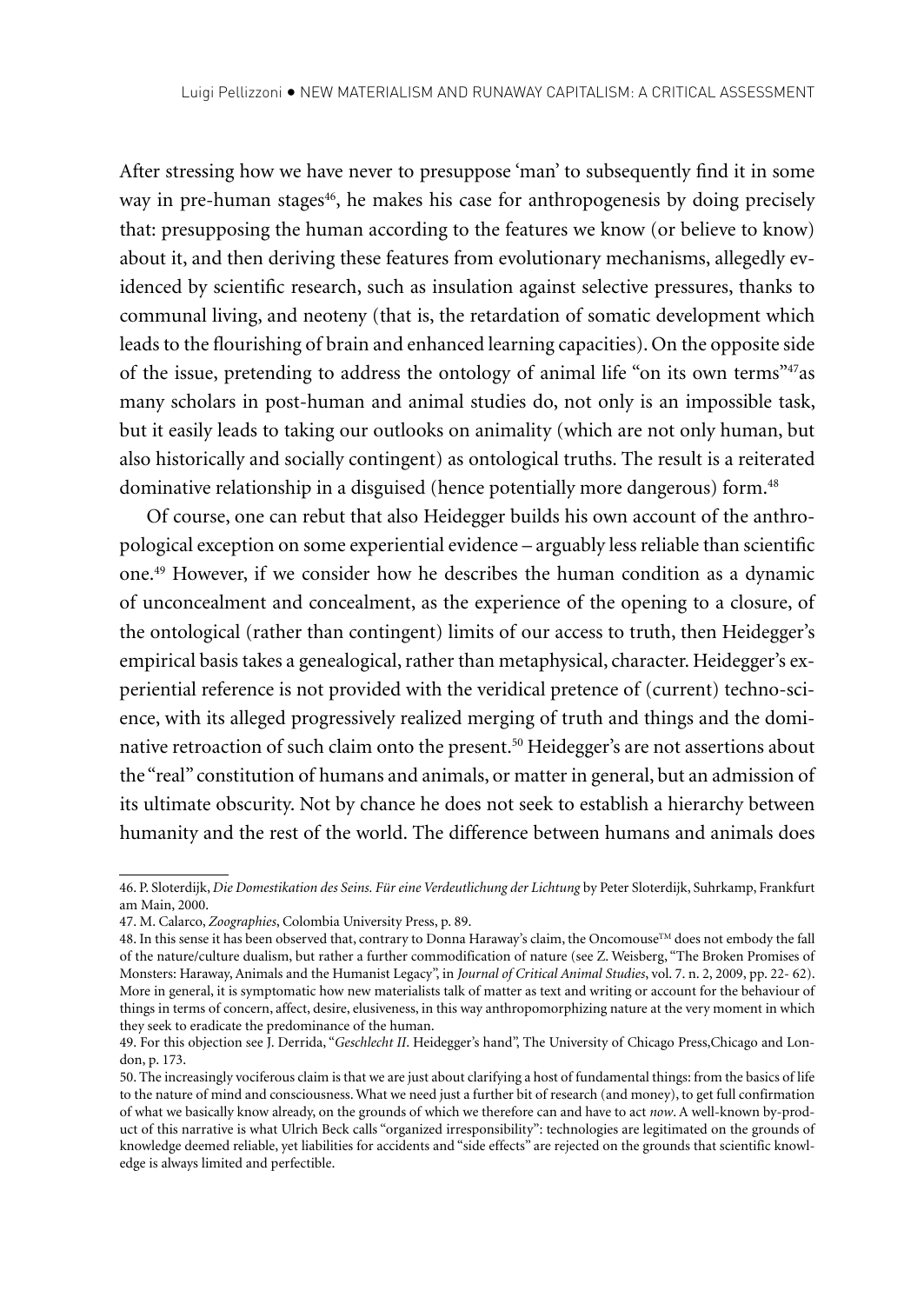not correspond for him to a superiority of the former. As he clearly states in Section 46 of *Fundamental Concepts*, being poor in world does not mean *having less* but *doing without*. The comparison between man and animal does not permit any evaluation in terms of perfection or imperfection, of higher or lower essence. The same applies to differences within the animal kingdom. Moreover, the "poverty" of the animal is a *human* way to describe a condition that, from a different viewpoint, could be regarded as richness, in a relationship with the world that may be precluded to humans (see Section 60). Furthermore, the animal appears to us as open to its own lack; something which entails an "essential shaking": the suffering and tension of the living beings towards their final liberation of which some poets, or St. Paul, in the *Letter to the Romans*, talk (see Section 63). This constitutes the background against which the essence of being-man stands out, indicating difference together with tight closeness (see Section 67).

In short, for Heidegger, the relationship between human and animal cannot be depicted in terms of hierarchy, but rather of incommensurability. The animal – and by extension the whole nonhuman world – remains for us eventually mysterious, enigmatic. Likewise enigmatic remains the human.

Saying that the essence of man is its being-in-the-world as opened to the dynamics of clearing and obscurity does not lead to deciding anything about God, about the possibility or impossibility of divinity. The point is not theism or atheism. The point is the

*respect of the boundaries that have been set for thinking as such*. […] Insofar as thinking limits itself to its task it directs man […] into the primordial dimension of his *historical abode*. […] Thinking does not overcome metaphysics by climbing still higher, surmounting it, transcending it somehow or other [as new materialists do, I add, with their case for a universal ontology of difference and becoming]; thinking overcomes metaphysics by climbing back down into the nearness of the nearest.<sup>51</sup>

## **Conclusion**

New materialism constitutes a major intellectual shift of recent years. Its import, however, can be fully appreciated only by taking a genealogical perspective and consid-

<sup>51.</sup> M. Heidegger, "Letter on Humanism", Routledge, London, p. 254, my emphasis.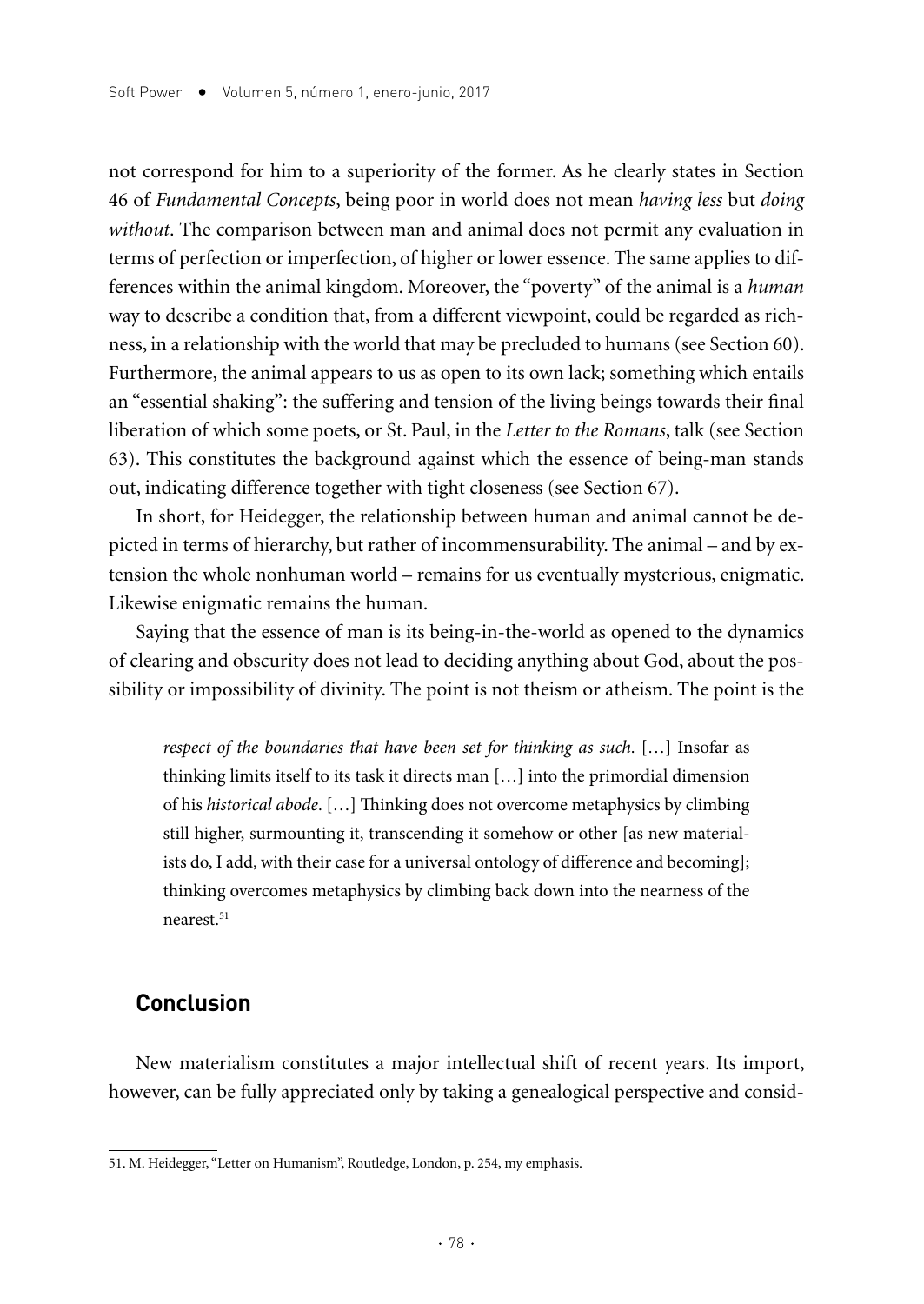ering its relationship with a burgeoning governmentality of the human and nonhuman world. In this light problems emerge regarding the emancipatory implications of nondualist ontologies. Failing to recognize that the latter may underpin more restrained and respectful encounters with materiality but also intensified dominative thrusts seems no negligible shortcoming.

This conclusion, however, does not necessarily entail going back to old dualisms, but rather avoiding to draw from the acknowledgment that there is no separation between world and (human) sense-making of the world the assumption that there is no remainder between things and words, matter and cognition, the agent and its (self-) establishment or overcoming; that knowledge and life join together in a frictionless dance of encounters and transformations. The value of Heidegger for a reconsideration of the question of humanism in the present historical condition lies first and foremost in his insistence on the fundamental obscurity of the essence of nature and human nature; of humans' constitutive condition of non-correspondence with themselves; of the unbridgeable division between knowledge and world and, with it, between humans and other living beings – a division, however, which does not set different ontological spheres but occurs on a single plane of immanence. Furthermore, this division does not imply, as it has often been concluded, any hierarchy, nor justifies domination but, on the contrary, brings near the world and its inhabitants as companions in a never-ending task of disclosure. So understood, the "anthropological exception" looks completely different – indeed opposed – to "human exceptionalism", a theme currently re-emerging in the context of the Anthropocene debate as a plea for a "post-natural" sustainability.<sup>52</sup>

From this viewpoint, and despite well-known political and theoretical frictions, Heidegger is very close to Adorno. Both regard subject and object, thought and world, as enmeshed from the outset.53 Both develop a sustained critique of technology and instrumental reason. Moreover, Heidegger's account of the "thrown" condition of existence, which entails for the subject a structural gap, a lack of self-mastery, an irredeemable non-correspondence to itself or an irreducible moment of negativity, is "fully compatible with Adorno's dialectical understanding of non-identity".<sup>54</sup> What Adorno

<sup>52.</sup> M. Arias-Maldonado, "Rethinking Sustainability in the Anthropocene", in *Environmental Politics*, vol. 22, n. 3, Routledge, London, 2013, pp. 428 - 446. A rejection of human exceptionalism characterizes, instead, the literature on the commons. See for example O. Marzocca, *Il mondo comune*, Manifestolibri, Roma, 2015.

<sup>53.</sup> Regarding Adorno this emerges in a number of places. See for example T.W. Adorno, "On Subject and Object", in T.W. Adorno, *Critical Models*, Columbia University Press, New York, 1998, pp. 245-258.

<sup>54.</sup> I. Macdonald, "Ethics and Authenticity: Conscience and Non-identity in Heidegger and Adorno, with a Glance at Hegel", in I. Macdonald and K. Ziarek (eds), *Adorno and Heidegger. Philosophical Questions*, Stanford University Press, Stanford, CA, 2008, p. 15.